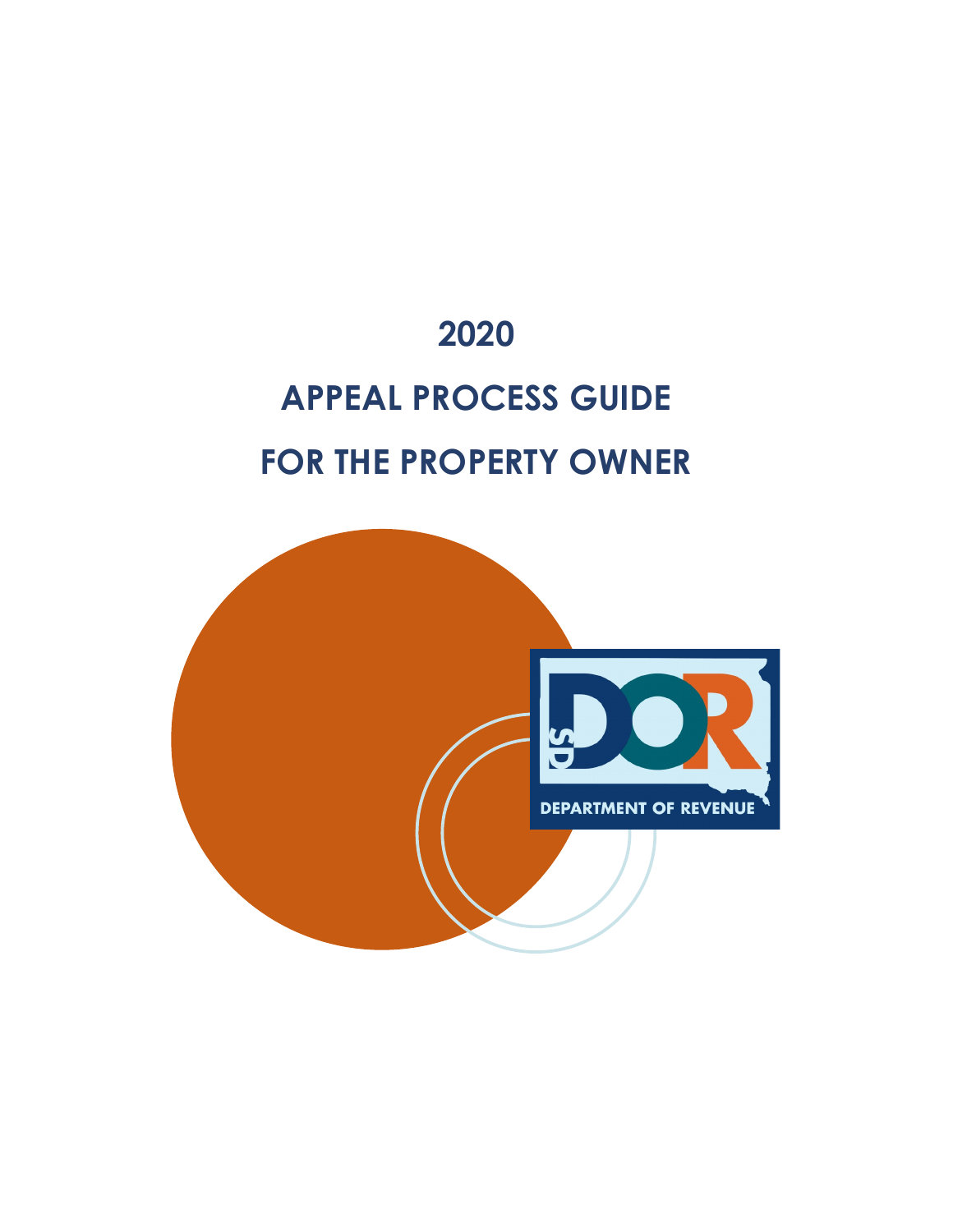#### **2020 APPEAL PROCESS TIME FRAME**

- March 1 assessment notices must be mailed
- March 15 last day to file for owner-occupied status with Director of Equalization

#### **Local Board of Equalization**

- March 12 last day to mail or file<sup>1</sup> written appeal with clerk of local board (10-11-[16\)](http://sdlegislature.gov/statutes/Codified_laws/DisplayStatute.aspx?Statute=10-11-16&Type=Statute)
- March 16 local board begins (10-11-[13\)](http://sdlegislature.gov/statutes/Codified_laws/DisplayStatute.aspx?Statute=10-11-13&Type=Statute)
- March 20 local board ends (10-11-[14\)](http://sdlegislature.gov/statutes/Codified_laws/DisplayStatute.aspx?Statute=10-11-14&Type=Statute)
- March 27 last day to receive written notice of local board's decision (10-11-[16.1\)](http://sdlegislature.gov/statutes/Codified_laws/DisplayStatute.aspx?Statute=10-11-16.1&Type=Statute)

#### **County Board of Equalization**

- April 7 last day to mail or file<sup>1</sup> written appeal with county auditor  $(10-11-23)$  $(10-11-23)$ April 14 - county board begins (10-11-[25\)](http://sdlegislature.gov/statutes/Codified_laws/DisplayStatute.aspx?Statute=10-11-25&Type=Statute)
- May 5 county board ends  $(10-11-25)$  $(10-11-25)$
- May 8 last day to receive written notice of county board's decision (10-11-[26.1\)](http://sdlegislature.gov/statutes/Codified_laws/DisplayStatute.aspx?Statute=10-11-26.1&Type=Statute)

#### **Consolidated Board of Equalization**

- April 7 last day to mail or file<sup>1</sup> written appeal with county auditor  $(10-11-67)$  $(10-11-67)$
- April 14 consolidated board begins (10-11-[71\)](http://sdlegislature.gov/statutes/Codified_laws/DisplayStatute.aspx?Statute=10-11-71&Type=Statute)
- May 5 consolidated board ends (10-11-[71\)](http://sdlegislature.gov/statutes/Codified_laws/DisplayStatute.aspx?Statute=10-11-71&Type=Statute)
- May 8 last day to receive written notice of consolidated board's decision (10-11-[73\)](http://sdlegislature.gov/statutes/Codified_laws/DisplayStatute.aspx?Statute=10-11-73&Type=Statute)

#### **Office of Hearing Examiners**

May 15 - last day to mail or file<sup>1</sup> a written appeal  $(10-11-42)$  with:

Chief Administrative Hearing Officer

523 E. Capitol Ave

Pierre, SD 57501

#### **Circuit Court**

Appealing from County Board - you must appeal within 30 days after notice has been served of the decision.

Appealing from Office of Hearing Examiners - you must appeal within 30 days after notice of the decision.

 $1$ Use of the term "file" means in the hands of the official with whom it is to be filed. Postmarked by deadline is considered timely mailing.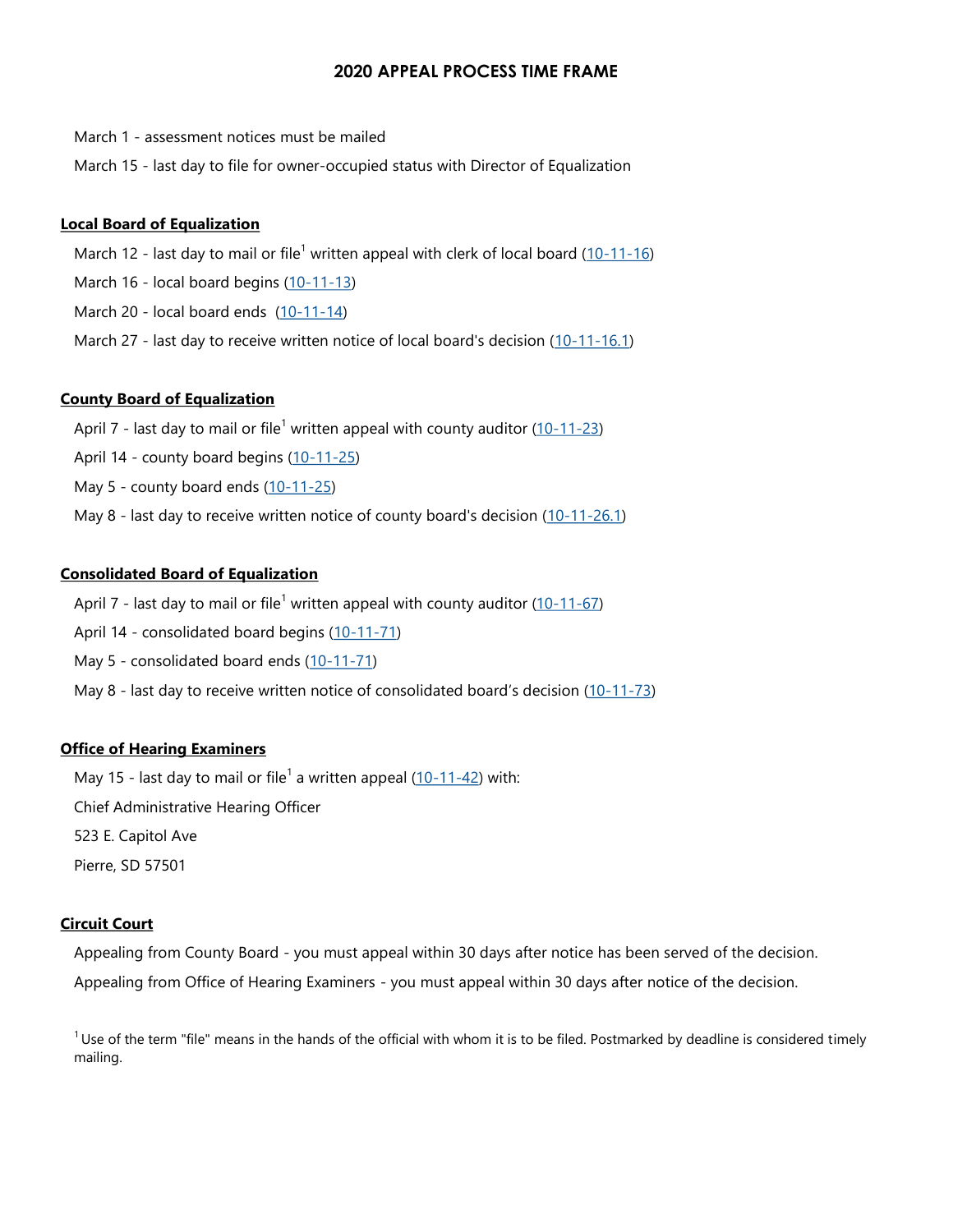It is important to remember that a property is to be valued fairly and uniformly. A property cannot be assessed higher than actual market value and cannot be assessed higher than other comparable properties.

If anyone has questions on this, please contact your local Director of Equalization or the Department of Revenue.

#### **BASIC ASSESSMENT INFORMATION**

In South Dakota, it is the assessor's responsibility to assign your property a value for tax purposes. For agricultural land, that value is based on the productivity value. For all other property, that value is equal to the amount for which it would sell on the open market. These values are sometimes called the "true and full value." After determining the market value and the classification of a parcel of property, the assessor sends a notice to the property owner. This assessment notice is to be mailed by March 1 of every year.

For Non-Agricultural property, Assessors determine the market value of property by using a combination of the following three approaches:

**Cost approach** - the assessor estimates the cost of replacing the property (structures), reduces that amount by its age (depreciation), and then adds the value of the land.

**Market approach** - the assessor compares the subject property to like properties that have recently been sold.

**Income approach** - the assessor uses the value of the projected income from like properties to determine value.

The assessor also classifies property as agricultural or non-agricultural. The assessor makes this determination by considering the amount of the owner's income derived from agriculture, the property's primary use and the property's size. All agricultural land is to be assessed using the productivity valuation method. Information concerning this valuation process and the data used to establish the values is available from your Director of Equalization and at the Department of Revenue and website at:

<https://dor.sd.gov/media/du0ftkef/aglandproductivity.pdf>

Owner-occupied single-family dwelling - This designates that the property is to receive a lower levy for school general fund tax purposes. To be eligible, the property owner must have filed an "Owner-Occupied Certificate" by March 15, 2020. (Any property previously designated as owner-occupied would remain so, unless it sold or had a change in use.)

You may appeal your property's owner-occupied status. This appeal is made directly to the County Board of Equalization. In your appeal you must state that you meet the qualifications which are:

- (1) You owned the property on November 1, 2019.
- (2) You occupied the property on November 1, 2019.
- (3) This is the only property you own that would receive the owner-occupied status.
- (4) That the property is your principal place of residence
- (5) You filed the certificate by March 15, 2020.

You may also appeal the taxable/exempt status of your property. This type of appeal is made directly to the County Board of Equalization. Decisions of County Board of Equalization may be appealed in the same manner as other decisions.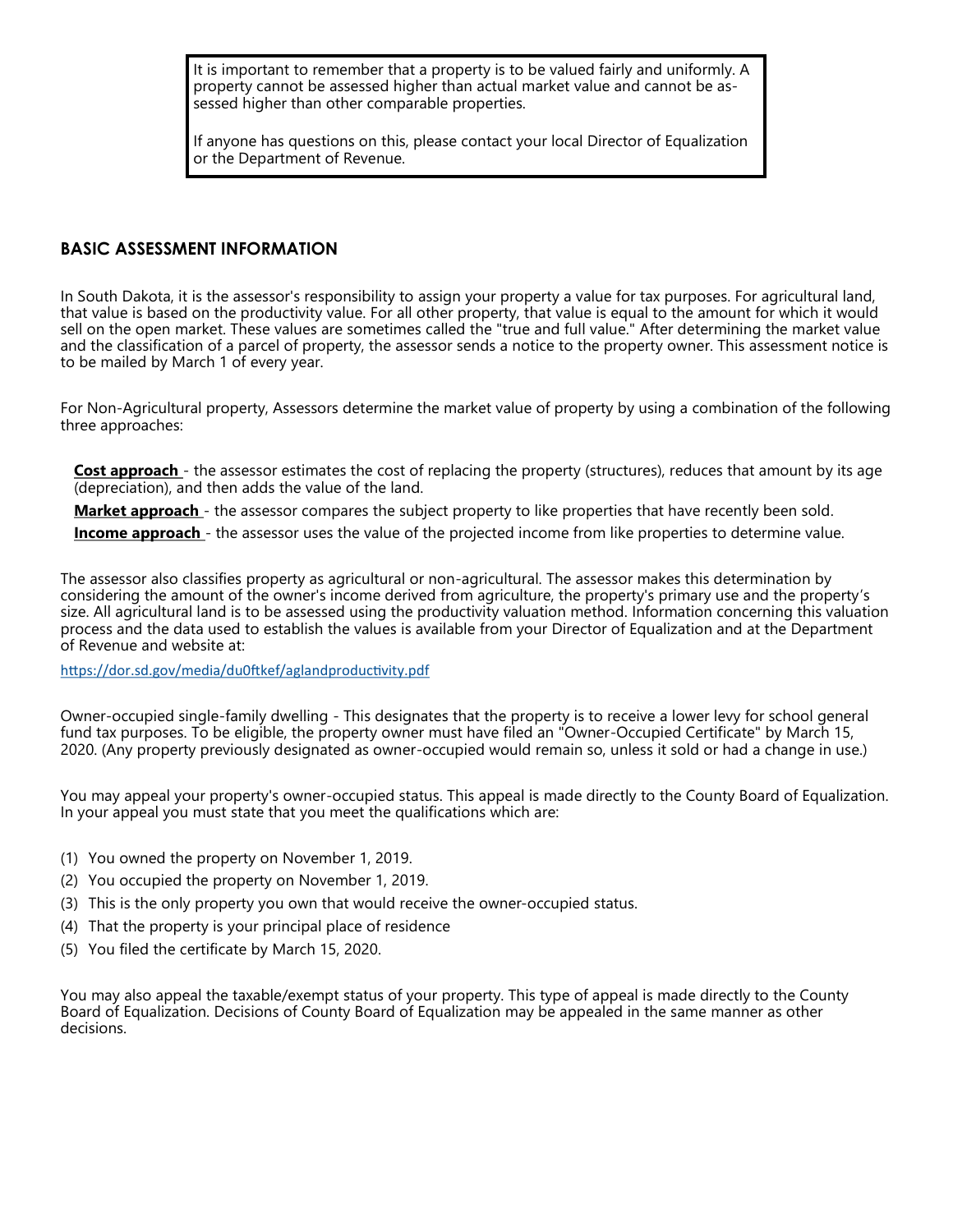# **PROPERTY OWNER'S RIGHTS AND DUTIES**

As the owner of real property in South Dakota, you have the right to ensure your property is being assessed at no more than market value, as well as assessed equitably in relationship to other properties. Any lessee responsible for payment of taxes pursuant to the provisions of a lease shall be considered the taxpayer and may also appeal the valuation, classification, taxable status of the property.

When you receive your assessment notice, it is your duty to review the notice to ensure the property is listed correctly. Also check the assessed value. Ask yourself "If I sold this property, is this the amount I would expect to receive?" If it is higher than what you think you could sell it for, first talk to your county director of equalization. He/she can explain how the values were determined and show you his/her methodology used in determining your value. If you still disagree with the assessment on your property, your first step in the appeal process is to the local board of equalization. Your appeal must be for the total value of the property. An appeal on just the structure value or just the land value will be considered an appeal of the entire property.

NOTE: The following people do not have to appeal to the local board before going to county board:

- *Non-residents*  A property owner is considered a non-resident if the person resides outside the local board jurisdiction. A non-resident does not have to appeal to the local board before appealing to county board but may do so if desired.
- *Unorganized township property owners*  as there is no local board for unorganized townships, these property owners appeal directly to the county board of equalization.

## **LOCAL BOARD**

The first step in the appeal process is to the local board of equalization. The local boards consist of the township board of supervisors or the governing board of the municipality, and a member of the school board. The board's primary function is to determine that all taxable properties have been placed on the assessment roll and that a reasonable degree of equalization exists among these properties. The board, however, may only equalize assessments between individual properties. It may not change the level of assessment between entire classes of property, such as agricultural and nonagricultural.

To appeal to the local board, you must notify the clerk in writing of the local board, stating you wish to appeal the assessment of your property. The clerk must receive your notification by March 12, 2020. Postmarked by this date is considered timely. You should state the legal description of the property you are appealing and a brief explanation of why you are appealing, such as "property is higher than market value".

Your local board clerk will notify you when your appeal will be heard by the local board. During this hearing, the form PT17 must be completed. If you appear at the hearing, the clerk will help you complete the form. Your explanation of your appeal may be in person or in writing. It should state the reason you are appealing your assessment. You must also have evidence to prove your point. Just stating the value is too high is not enough. Suggested points are: sales of properties you believe are similar to your property, assessments of properties similar to yours, etc. Point out how the properties are comparable to your property.

The local board must notify you in writing of the decision by March 27, 2020.

## **COUNTY BOARD**

If you disagree with the decision of the local board, you may appeal to the county board. This board is composed exclusively of county commissioners. The county board's primary functions are to hear appeals from property owners in unorganized territories and appeals from local board decisions and to see that all classes of property are equalized.

To appeal to the county board, you must write a letter to the county board, stating you wish to appeal the assessment of your property. The written appeal must be mailed to or received by the county auditor by April 7, 2020. Postmarked by this date is considered timely mailing. Your letter should state your name, the legal description of your property and a brief explanation of why you are appealing the valuation.

The county board will notify you when your appeal will be heard. The county board must notify you of their final decision by May 8, 2020.